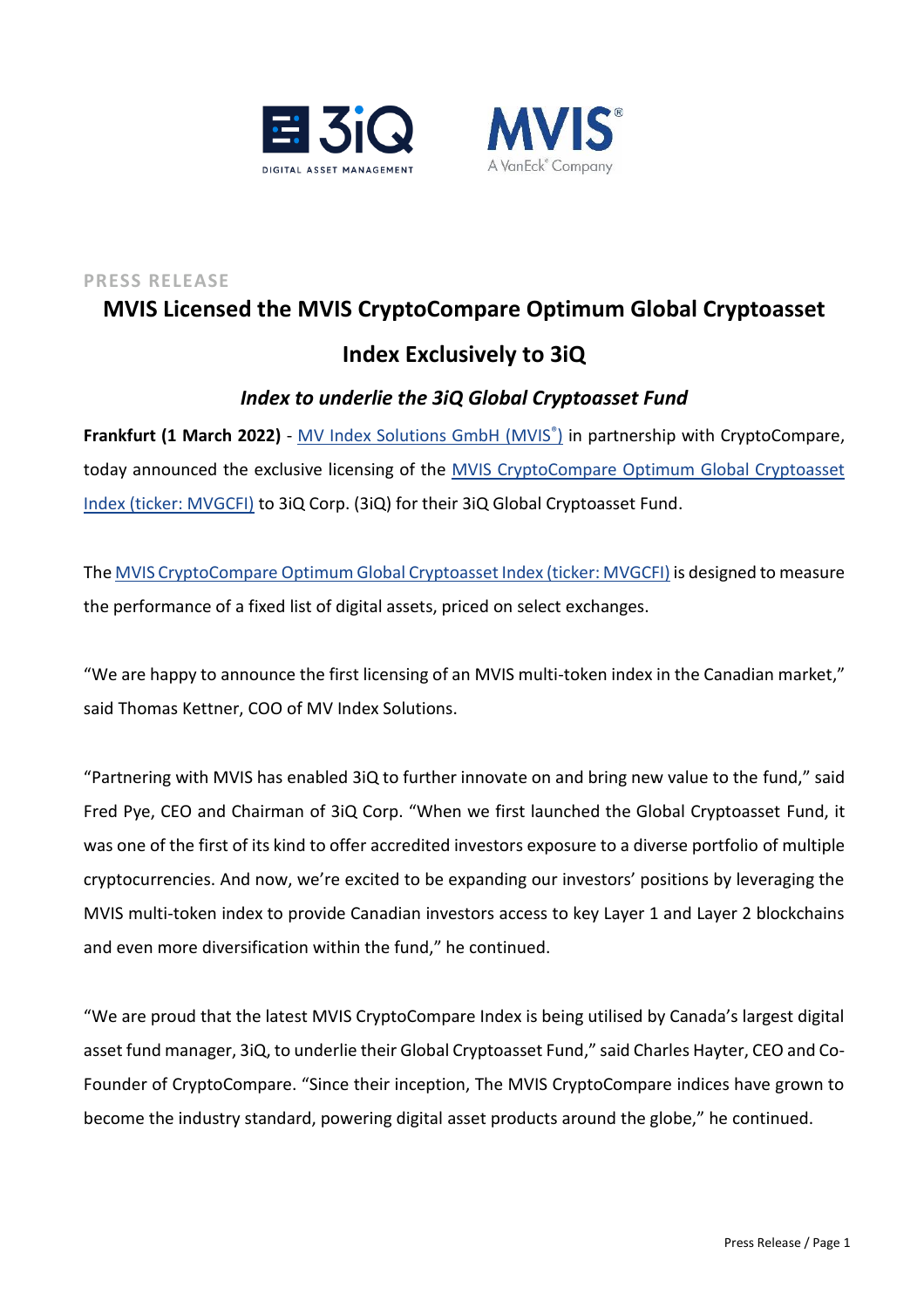



**PRESS RELEASE**

Th[e MVIS CryptoCompare Optimum Global Cryptoasset Index \(ticker: MVGCFI\)](https://www.mvis-indices.com/indices/digital-assets/mvis-CryptoCompare-Optimum-Global-Cryptoasset?utm_source=mvis&utm_medium=pressrelease&utm_campaign=announcement) is a rules-based index and is calculated in USD as a price return index. The index is reviewed on a quarterly basis. Detailed information about the index, including methodology details and index data, is available on the MV Index Solutions website.

**Key Index Features**  [MVIS CryptoCompare Optimum Global Cryptoasset Index \(ticker:](https://www.mvis-indices.com/indices/digital-assets/mvis-CryptoCompare-Optimum-Global-Cryptoasset?utm_source=mvis&utm_medium=pressrelease&utm_campaign=announcement) MVGCFI) Number of Components: 12 Base Date: 31 December 2020 Base Value: 100

**END**

**Media Contact** Eunjeong Kang, MV Index Solutions +49 (0) 69 4056 695 38 [media-enquiries@mvis-indices.com](mailto:media-enquiries@mvis-indices.com)

Tara Christie, 3iQ Corp. +1 (416) 639-2130 [media@3iQ.ca](mailto:media@3iQ.ca)

Alissa Ostrove, CryptoCompare [press@cryptocompare.com](mailto:press@cryptocompare.com)

## **Note to Editors:**

About MV Index Solutions - [www.mvis-indices.com](http://www.mvis-indices.com/)

MV Index Solutions (MVIS®) develops, monitors and licenses the MVIS Indices and BlueStar Indexes, a selection of focused, investable and diversified benchmark indices. The indices are especially designed to underlie financial products. MVIS Indices cover several asset classes, including equity, fixed income markets and digital assets and are licensed to serve as underlying indices for financial products. Approximately USD 33.86 billion in assets under management (as of 1 March 2022) are currently invested in financial products based on MVIS/BlueStar Indices. MVIS is a VanEck company.